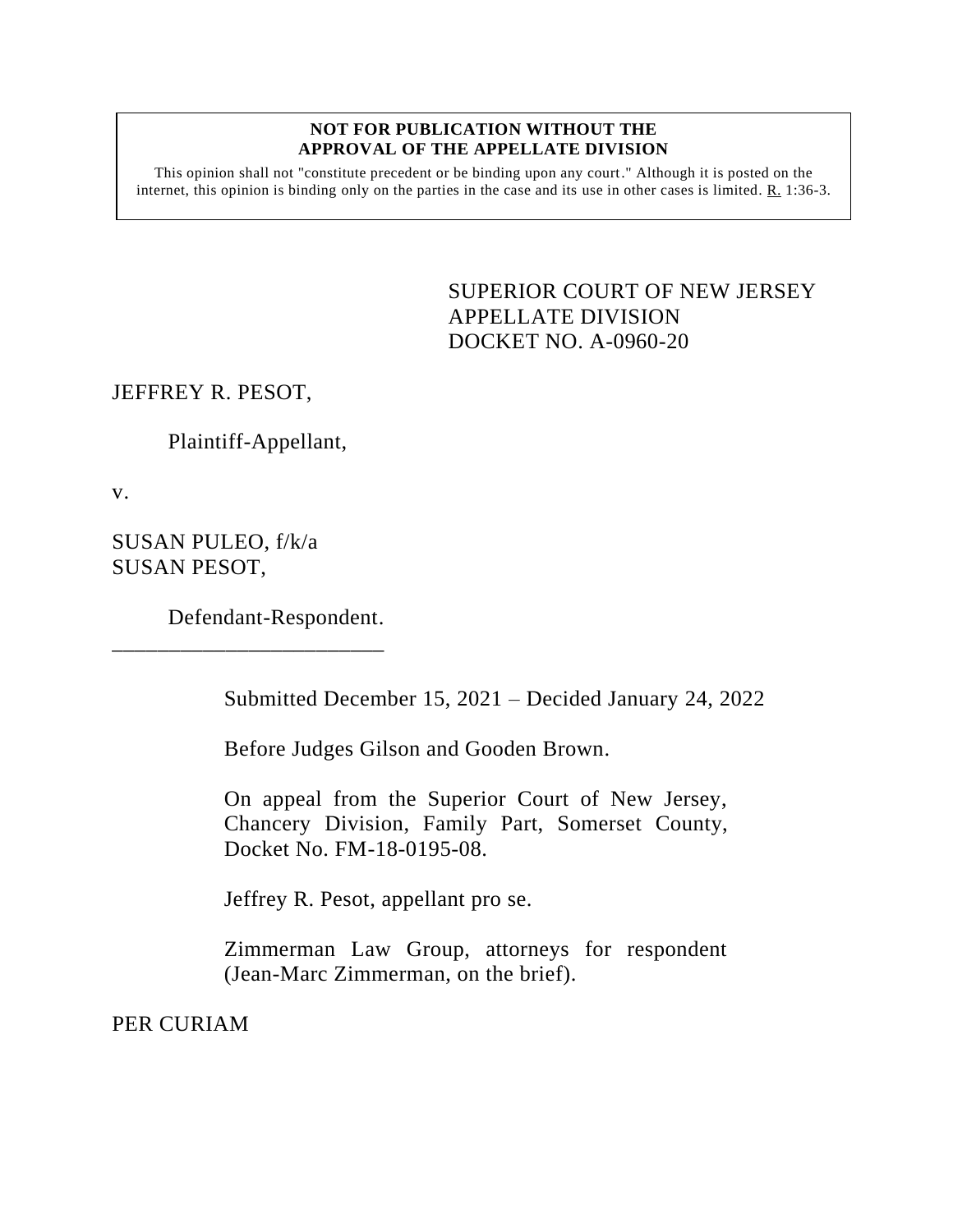In this post-judgment matrimonial matter, plaintiff/ex-husband appeals from the November 2, 2020 Family Part order denying his motion to modify the parties' marital settlement agreement (MSA) and his request for a plenary hearing. We affirm.

We glean these facts from the record. The parties were married on August 23, 2003. They have two children together, one born prior to the marriage in 1999, and the other born after the marriage in 2004. Defendant/ex-wife has two older children from a prior marriage.

Approximately one month before the marriage, on July 29, 2003, the parties entered into a prenuptial agreement delineating their rights in any property in which either party had an interest, as well as the terms for property disposition in the event of the marriage's dissolution. The agreement specified that at the time, plaintiff had an income of over \$1.1 million<sup>1</sup> and a sixty-eight percent ownership interest in a company valued at \$3.5 million. In contrast, defendant had no income.

The marriage was relatively short lived, lasting less than five years. The parties divorced on February 25, 2008, by way of a final judgment of divorce

<sup>&</sup>lt;sup>1</sup> Plaintiff's 2002 federal income tax return attached to the prenuptial agreement reflected this income.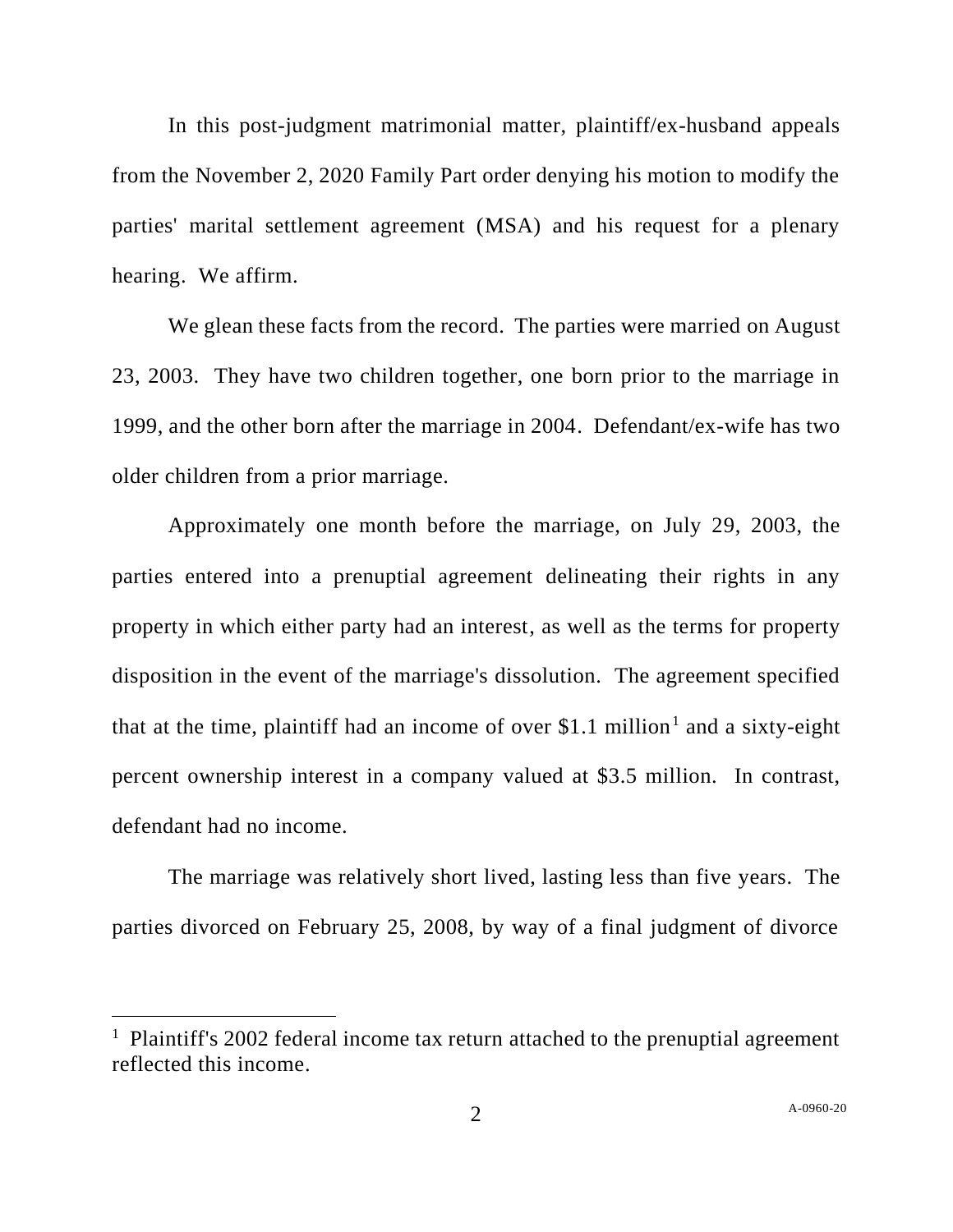(FJOD) which incorporated an MSA of the same date. The MSA expressly "modified" certain provisions in the prenuptial agreement and acknowledged that "any provisions . . . not so modified . . . remain[ed] in full force and effect." Both parties were represented by counsel in the divorce proceedings and the negotiation of the MSA, and both agreed it was "fair, equitable and satisfactory." The parties also acknowledged that the MSA was "entered into voluntarily and . . . not the result of any undue influence, fraud, or duress."

The MSA addressed alimony, equitable distribution, child support, custody and parenting time, as well as other issues related to the dissolution of the marriage. Regarding equitable distribution, paragraphs thirty-eight and thirty-nine of the MSA provided plaintiff would pay defendant "a lump sum payment" of \$1,015,000 in exchange for defendant waiving "any interest she may have" in plaintiff's investment "in a Hedge Fund."<sup>2</sup> Pursuant to paragraph thirty-nine, the \$1,015,000 lump sum payment was payable to defendant as follows:

> The sum of \$100,000 shall be payable once the marital home is under a fully-signed contract for sale and the mortgage contingencies have been met . . . . The

 $2$  Defendant also waived her interest in a residence the parties owned in Montana but the "[d]eed transferring her interest" was not to be recorded until she "received in full her equitable distribution payment of \$1,015,000[]."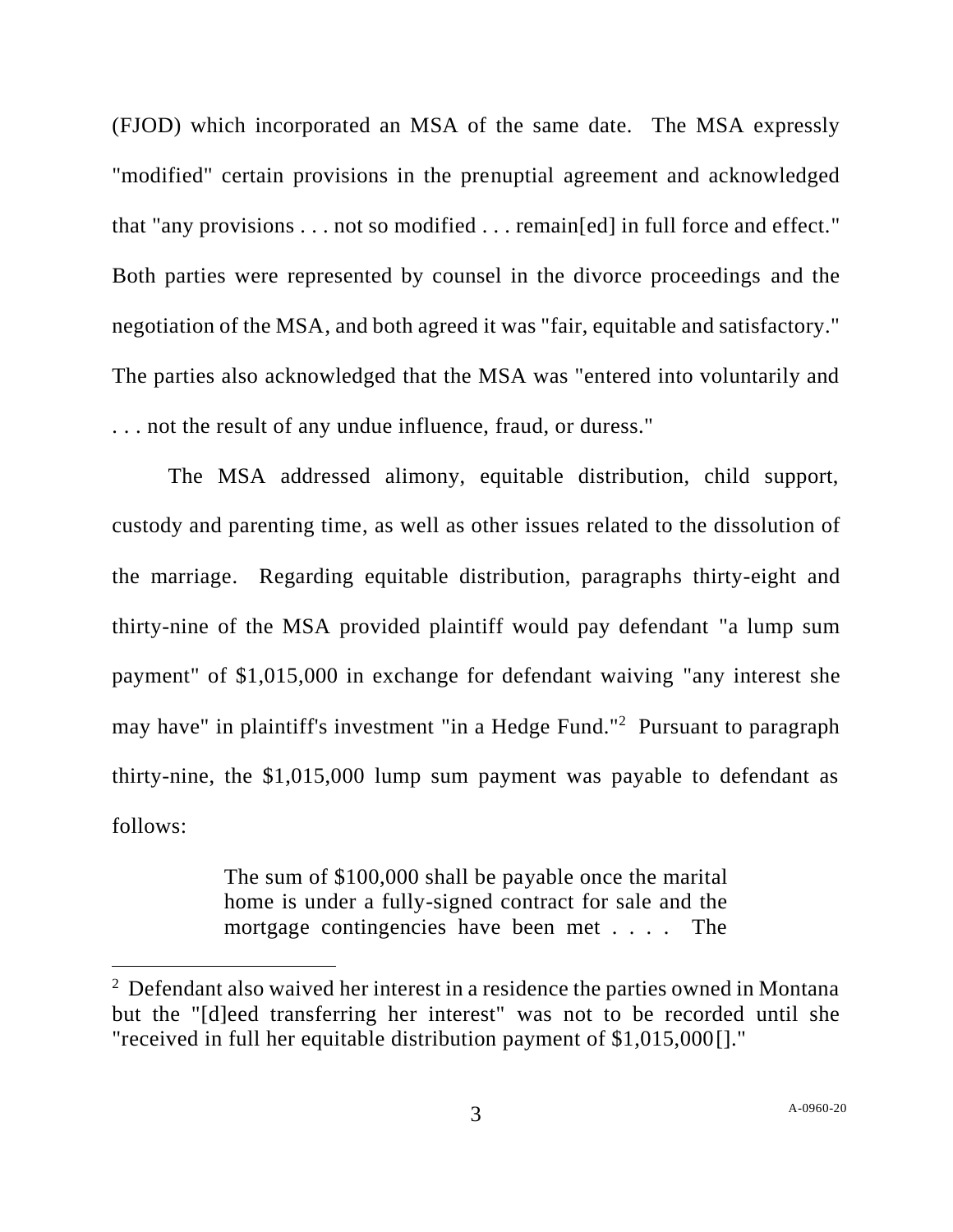balance of \$915,000[] shall be paid out of the closing proceeds upon the sale of the former marital home. If there is a shortfall in this payment after applying all of the net proceeds and after reimbursing [plaintiff] for any credit due him from paragraph [twenty-five, 3 ] the balance shall be paid as follows: up to \$100,000 within [twelve] months; anything above \$100,000 up to \$200,000 within [twenty-four] months; anything above \$200,000 within [thirty-six] months with [five percent] per annum interest applied to any outstanding balance from the date of closing to the date of payment. $[4]$ 

After the divorce, plaintiff failed to comply with paragraph thirty-nine of the MSA, resulting in defendant filing numerous enforcement actions leading to the entry of four judgments against plaintiff in favor of defendant: a February 7, 2012 judgment for \$100,000; a February 22, 2013 judgment for \$100,000; an October 31, 2013 judgment for \$100,000; and a December 12, 2016 judgment for \$477,488.40. All four judgments remain unpaid.

In the statement of reasons accompanying the December 12, 2016 order of judgment, in granting defendant's request to enforce paragraph thirty-nine of the MSA, the motion judge recounted that upon the "September 8, 2011" sale of

 $3$  Paragraph twenty-five pertained to the emancipation of the children.

<sup>&</sup>lt;sup>4</sup> In contrast, the prenuptial agreement specified that "[i]n an [e]vent of [m]arital [d]iscord," "[t]he marital residence shall be sold" with "the greater of fifteen percent . . . of the net proceeds or . . . [\$100,000]" allocated to defendant "and the remainder to [plaintiff]."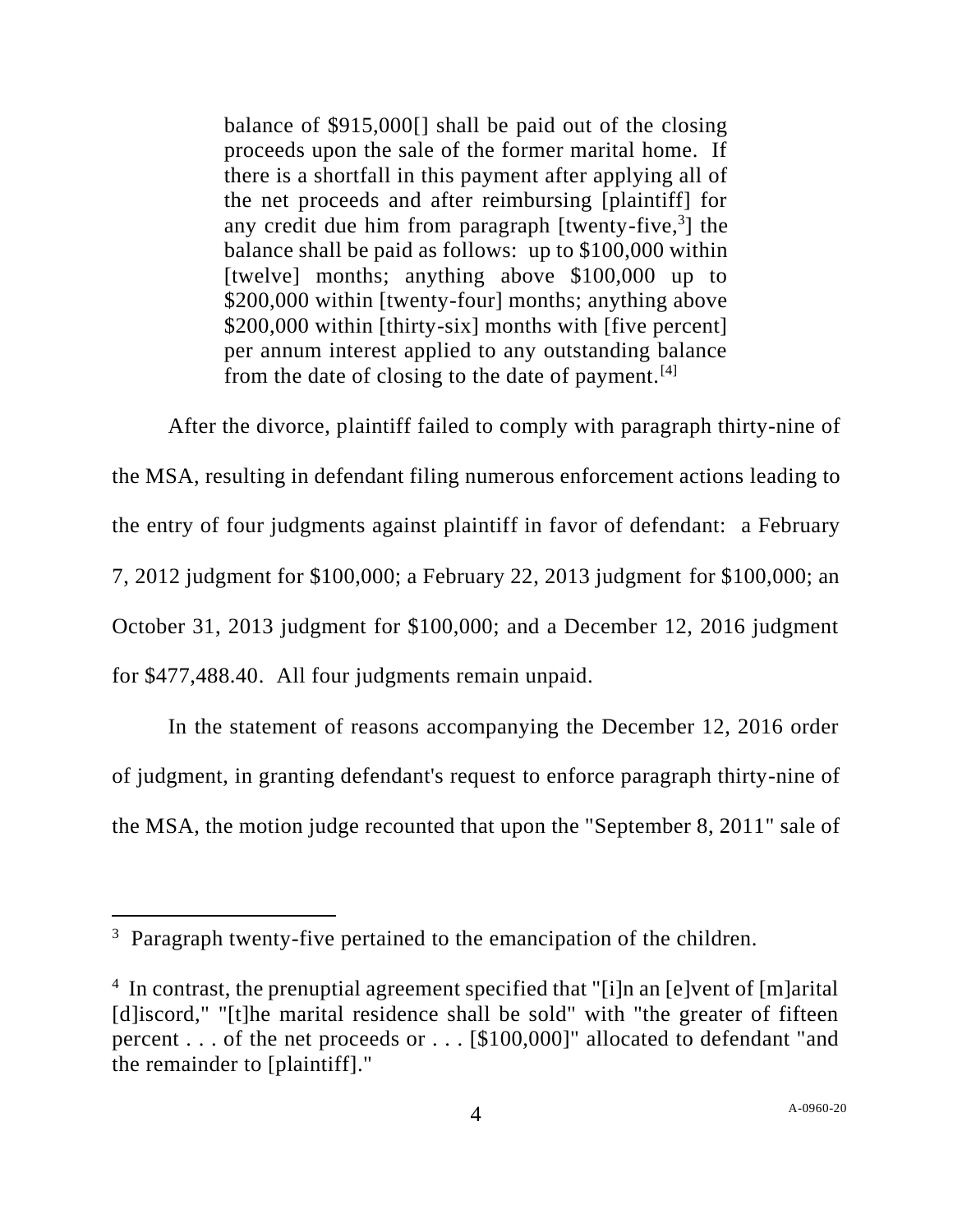the former marital home, defendant "received \$393,009.33 . . . at [the] closing" and was owed "\$477,488.40 representing the amount still owed to her from the lump sum [equitable distribution] payment in the MSA less the judgments " totaling \$300,000.00, including interest. In that regard, the judge rejected plaintiff's claim that the "downturn in his business" should excuse him from "paying [defendant] the balance of the equitable distribution" she was owed. See Rosen v. Rosen, 225 N.J. Super. 33, 36 (App. Div. 1988) ("[I]n contrast to alimony which may be adjusted after divorce to reflect unanticipated changes in the parties['] circumstances, a property division may not be adjusted." (citing Mahoney v. Mahoney, 91 N.J. 488, 498 (1982))).

The judge also rejected plaintiff's claim that the MSA should be invalidated based on fraud, explaining:

> [Plaintiff] stated his lump sum obligation should be dismissed because of fraud and nondisclosure on the part of [defendant] for her transfers of money into the parties' daughter's bank account. [Plaintiff] contended he never knew about these accounts and this information was never disclosed during any of the parties' negotiations and had he [known] about the account, he would not have agreed to the terms in the MSA. The [c]ourt through its own initiative found and reviewed its April 1, 2015 decision from the parties' plenary hearing in which the accounts [plaintiff] raises in the present motion were submitted. During . . . [o]ral [a]rgument, [plaintiff] acknowledged that these accounts had been addressed in the past. . . . The [c]ourt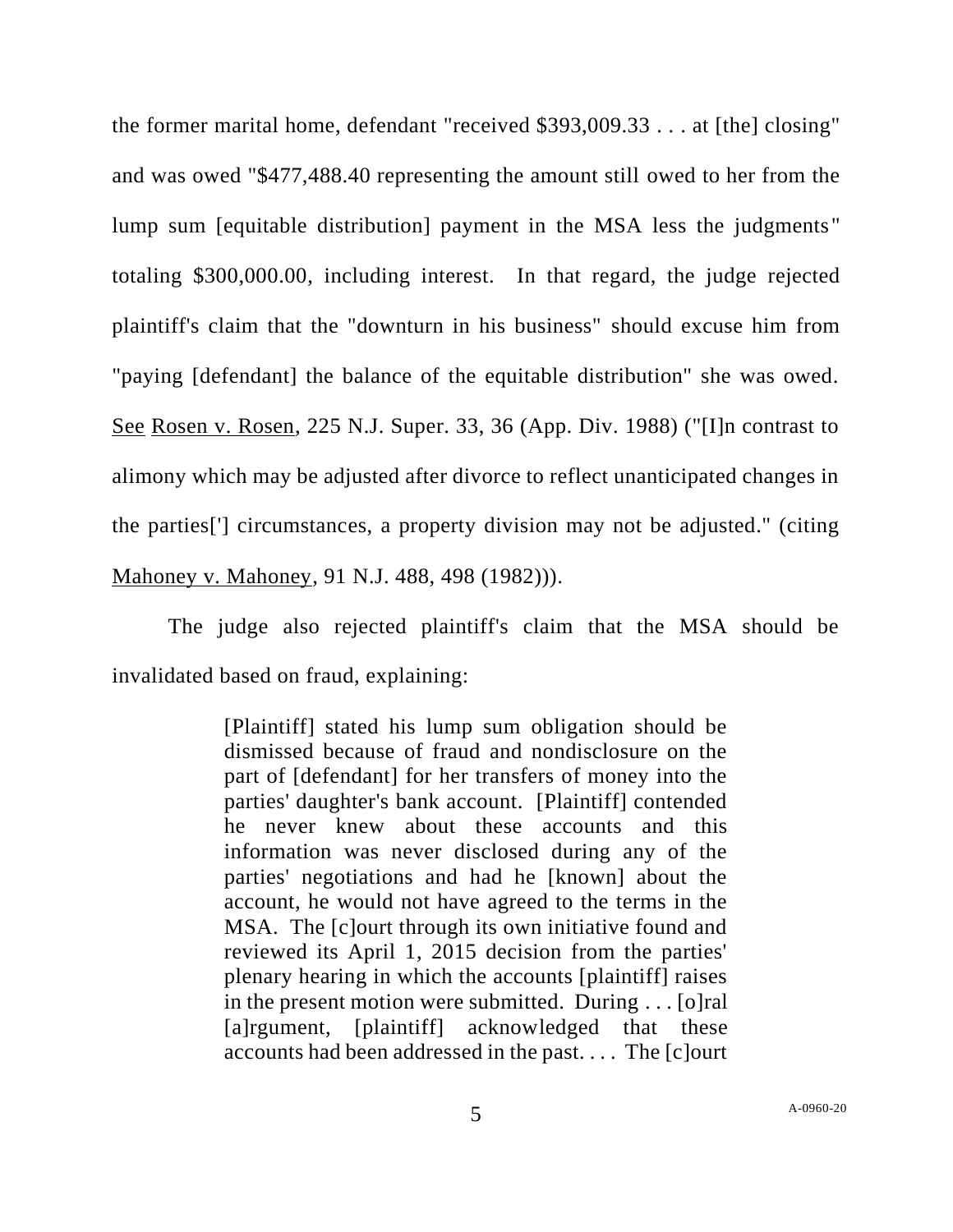is satisfied [plaintiff] has had plenty of opportunities to raise issues regarding accounts and finds [defendant] is entitled to the lump sum payment which was agreed to by both parties and their respective counsels.

Plaintiff never appealed the December 12, 2016 order of judgment.

In an effort to collect on the December 12, 2016 judgment, on February 18, 2020, defendant served an information subpoena requesting financial information from plaintiff. When plaintiff failed to respond, defendant moved to compel an answer, which motion was granted on July 10, 2020. Plaintiff failed to comply with the July 10, 2020 order, resulting in the court issuing an order on September 11, 2020, finding plaintiff in violation of litigant's rights and requiring him to respond to the subpoena.

On September 18, 2020, plaintiff moved to modify the MSA, contending it was no longer equitable given the respective financial circumstances of the parties. Specifically, plaintiff again claimed he was experiencing financial difficulties while defendant had married a wealthy individual. Plaintiff also repeated his prior allegation that defendant had fraudulently concealed assets at the time the MSA was entered in 2008. Relying on paragraph forty-four of the MSA, which acknowledged that each party relied upon the other's "representation that there [were] no other marital assets subject to equitable distribution" and would be "entitled to set aside the related portions" of the MSA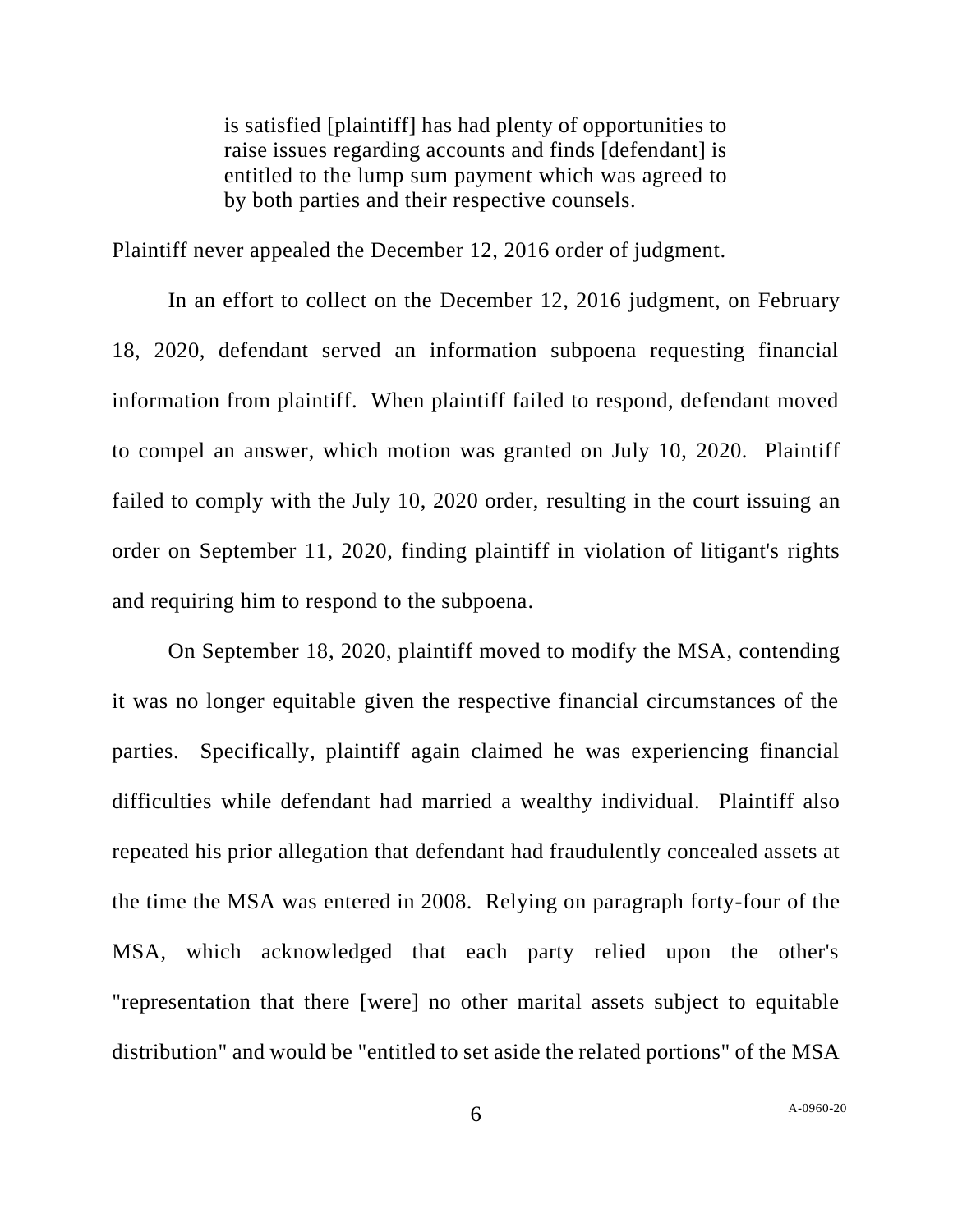"[s]hould a party locate any marital assets or income which were not disclosed by the other party," plaintiff claimed defendant concealed an \$80,000 bank account in their older child's name and that he only learned of the alleged fraud during a child support modification hearing in 2014. Plaintiff urged the court to reduce the \$1,015,000 equitable distribution lump sum payment to the \$100,000 payment specified in the prenuptial agreement as defendant's share of the proceeds from the sale of the marital residence. In response, defendant denied marrying the individual and moved to enforce the information subpoena.

Oral argument on the motions was conducted on October, 30, 2020. In a November 2, 2020 order, the judge denied plaintiff's motion. In an accompanying written statement or reasons, the judge found no "factual or legal" basis to set aside the MSA. Regarding the purported change in financial circumstances, the judge explained neither "[t]he relationship between defendant and a third-party" nor "the fact that plaintiff allege[d]  $\ldots$  he ha[d] fallen on hard times financially" was relevant "to the validity of the MSA." See Rosen, 225 N.J. Super. at 36.

Further, in rejecting plaintiff's claim of "fraud, duress and unconscionability" based on the alleged "non-disclosure of an asset," the judge relied on paragraph sixty-one of the MSA in which the parties expressly

7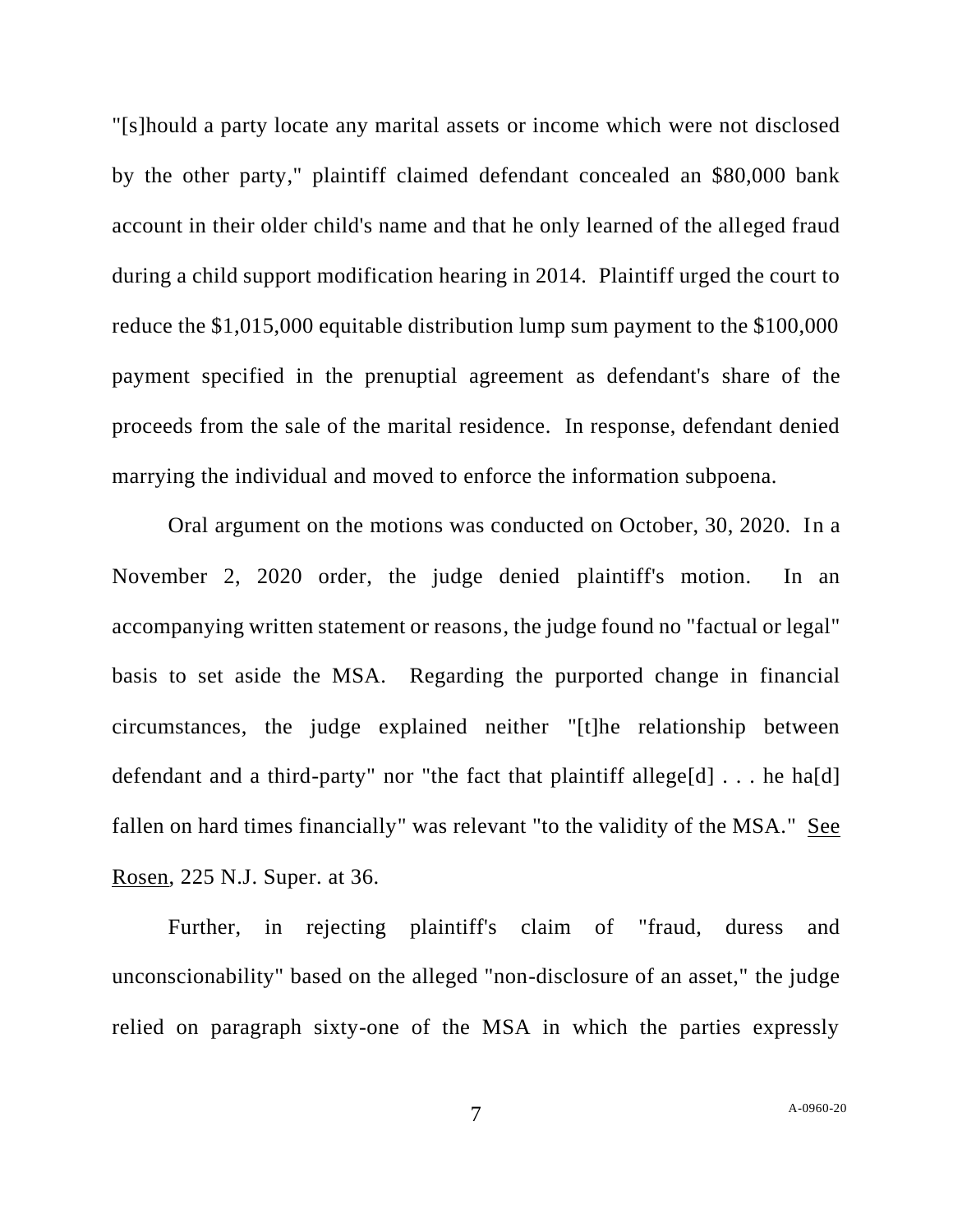acknowledged that they had "not exchanged discovery and undisclosed assets may exist that [were] subject to equitable distribution" but were "willing to proceed" with the agreement "without this information." See Petersen v. Petersen, 85 N.J. 638, 642 (1981) (recognizing "matrimonial agreements between spouses . . . which are fair and just, fall within the category of contracts enforceable in equity" and are "entitled to considerable weight"). The judge noted "[t]he MSA also took into consideration the parties' premarital agreement from 2003."

Additionally, the judge relied heavily on the December 12, 2016 order in which the identical claim was raised and rejected by a different judge. Thus, the judge concluded plaintiff was barred by "the doctrines of res judicata and la[]ches" from requesting "any further . . . relief in this regard." See Velasquez v. Franz, 123 N.J. 498, 505 (1991) ("[T]he doctrine of res judicata provides that a cause of action between parties that has been finally determined on the merits by a tribunal having jurisdiction cannot be relitigated by those parties or their privies in a new proceeding." (citing Roberts v. Goldner, 79 N.J. 82, 85 (1979))); Knorr v. Smeal, 178 N.J. 169, 180-81 (2003) ("[The doctrine of laches] is invoked to deny a party enforcement of a known right when the party engages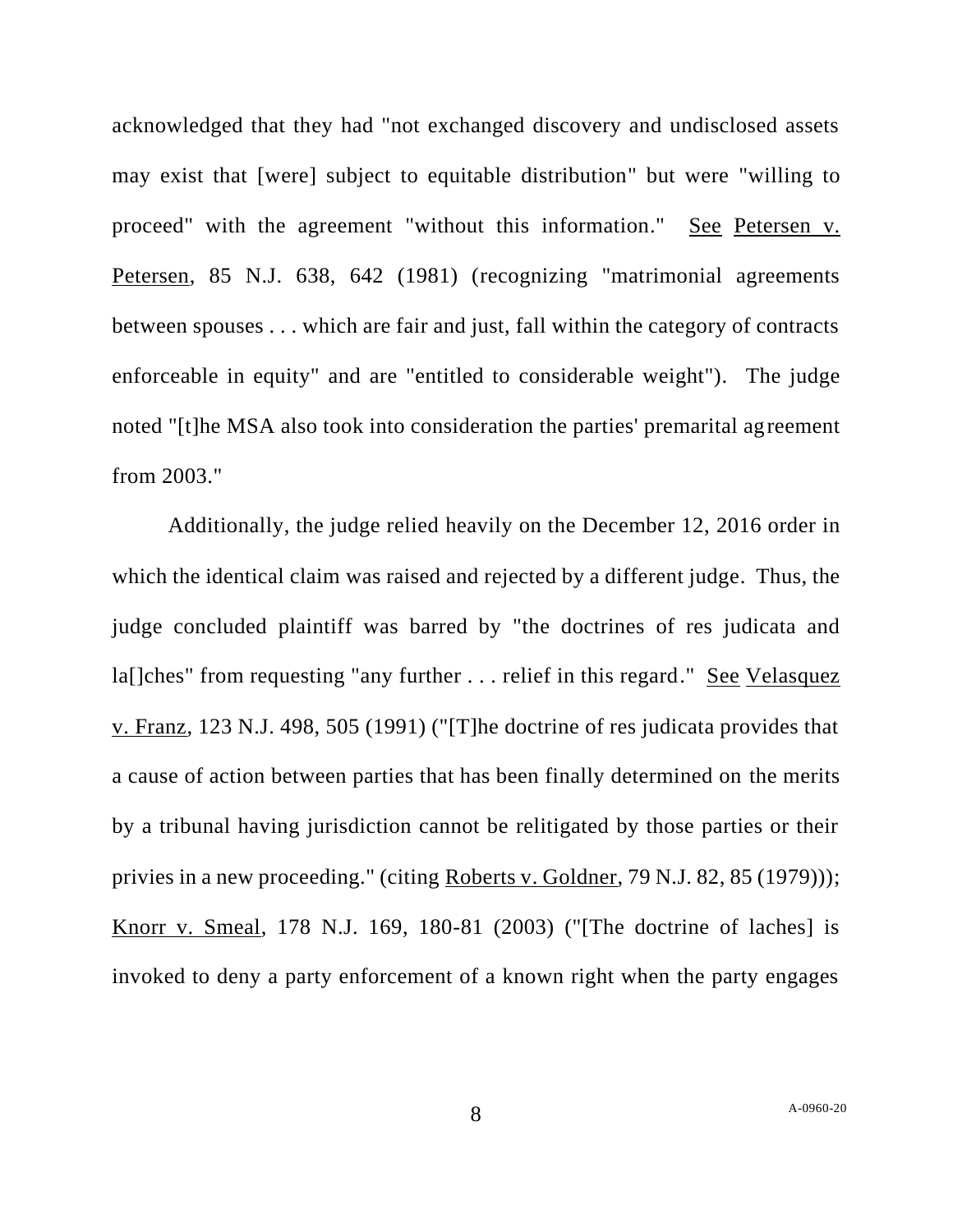in an inexcusable and unexplained delay in exercising that right to the prejudice of the other party.").

On the other hand, in granting defendant's motion to enforce the information subpoena, the judge explained:

> Despite the court's enforcement orders, plaintiff continues to portray himself as a victim and conflates his lack of compliance with the information subpoena with his inability to pay the judgments previously entered by the court in favor of defendant for plaintiff's failure to comply with certain MSA provisions. The issue is not ability to pay; it is compliance with a lawfully issued information subpoena routinely used by creditors to assist in collecting judgments pursuant to court rules.

This appeal followed.

On appeal, plaintiff, who represented himself before the trial court and here on appeal, reiterates that "the existence and concealment of [the account in their daughter's name] constitutes fraud and deceit within the meaning of procedural unconscionability, rendering the further application of the MSA unjust." Plaintiff urges the reversal of the judge's decision and the reduction of the equitable distribution payment in the MSA to the \$100,000 allocated to plaintiff in the prenuptial agreement upon the sale of the marital residence.

We have considered these contentions in light of the record and applicable legal principles and conclude they are without sufficient merit to warrant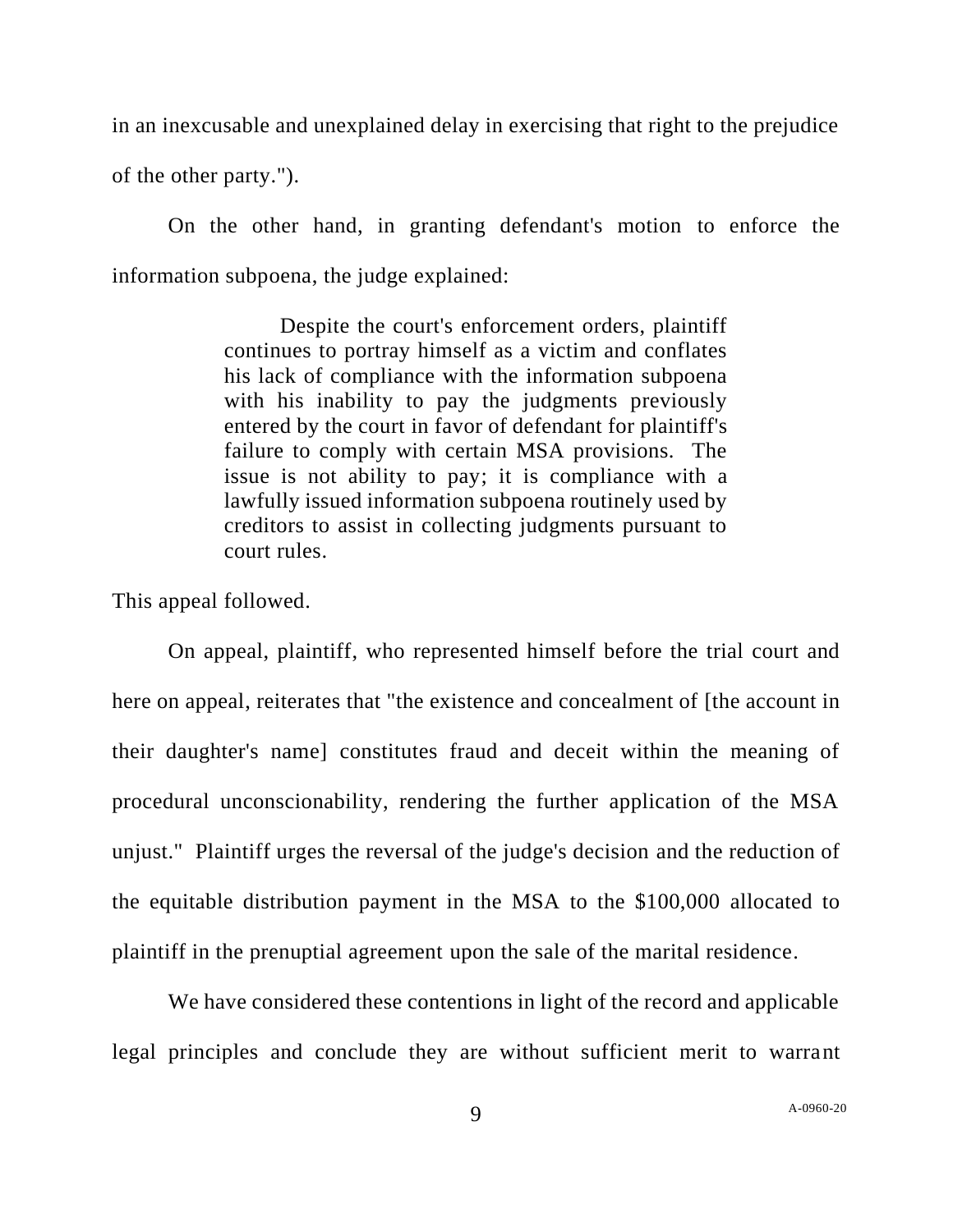discussion in a written opinion. R.  $2:11-3(e)(1)(E)$ . We add the following brief comments.

Our limited scope of review of Family Part orders is well established. See Cesare v. Cesare, 154 N.J. 394, 411 (1998). We accord deference to Family Part judges due to their "special jurisdiction and expertise" in the area of family law. Id. at 413. We will not disturb the judge's factual findings and legal conclusions "'unless [we are] convinced that they are so manifestly unsupported by or inconsistent with the competent, relevant and reasonably credible evidence as to offend the interests of justice.'" Id. at 412 (quoting Rova Farms Resort, Inc. v. Inv.'s Ins. Co., 65 N.J. 474, 484 (1974)). Conversely, a trial judge's decision on a purely legal issue is subject to de novo review. Crespo v. Crespo, 395 N.J. Super. 190, 194 (App. Div. 2007).

The doctrine of unclean hands denies relief to a wrongdoer. Borough of Princeton v. Bd. of Chosen Freeholders of Mercer Cnty.*,* 169 N.J. 135, 158 (2001). "[W]hile general iniquitous conduct will not operate to bar plaintiff from relief by reason of unclean hands, iniquitous conduct relating to the particular matter or transaction to which judicial protection is sought will operate to bar relief." Pollino v. Pollino, 39 N.J. Super. 294, 299 (Ch. Div. 1956). "In this respect, equity follows the common law precept that no one shall